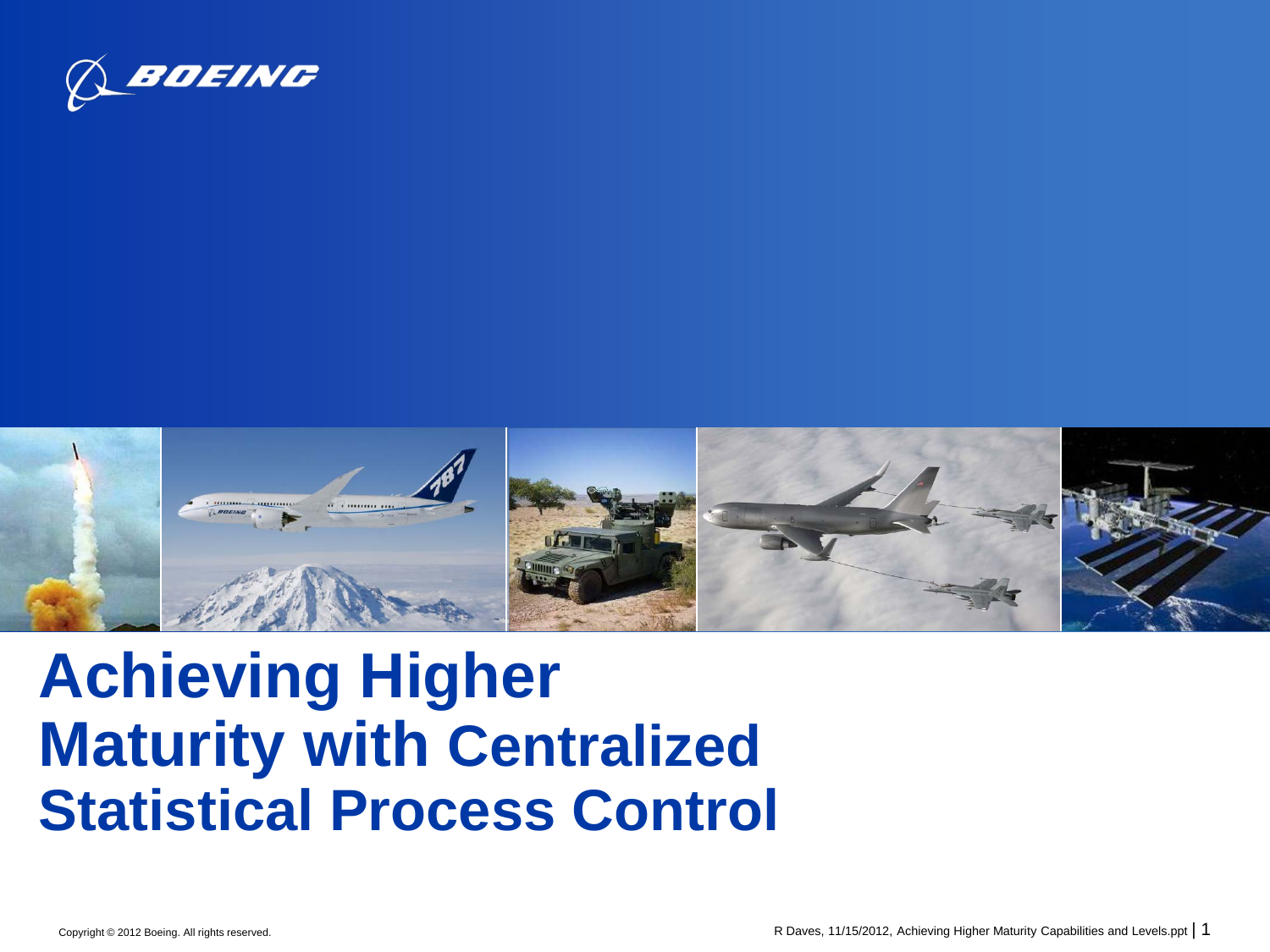### **Centralized Statistical Process Control**

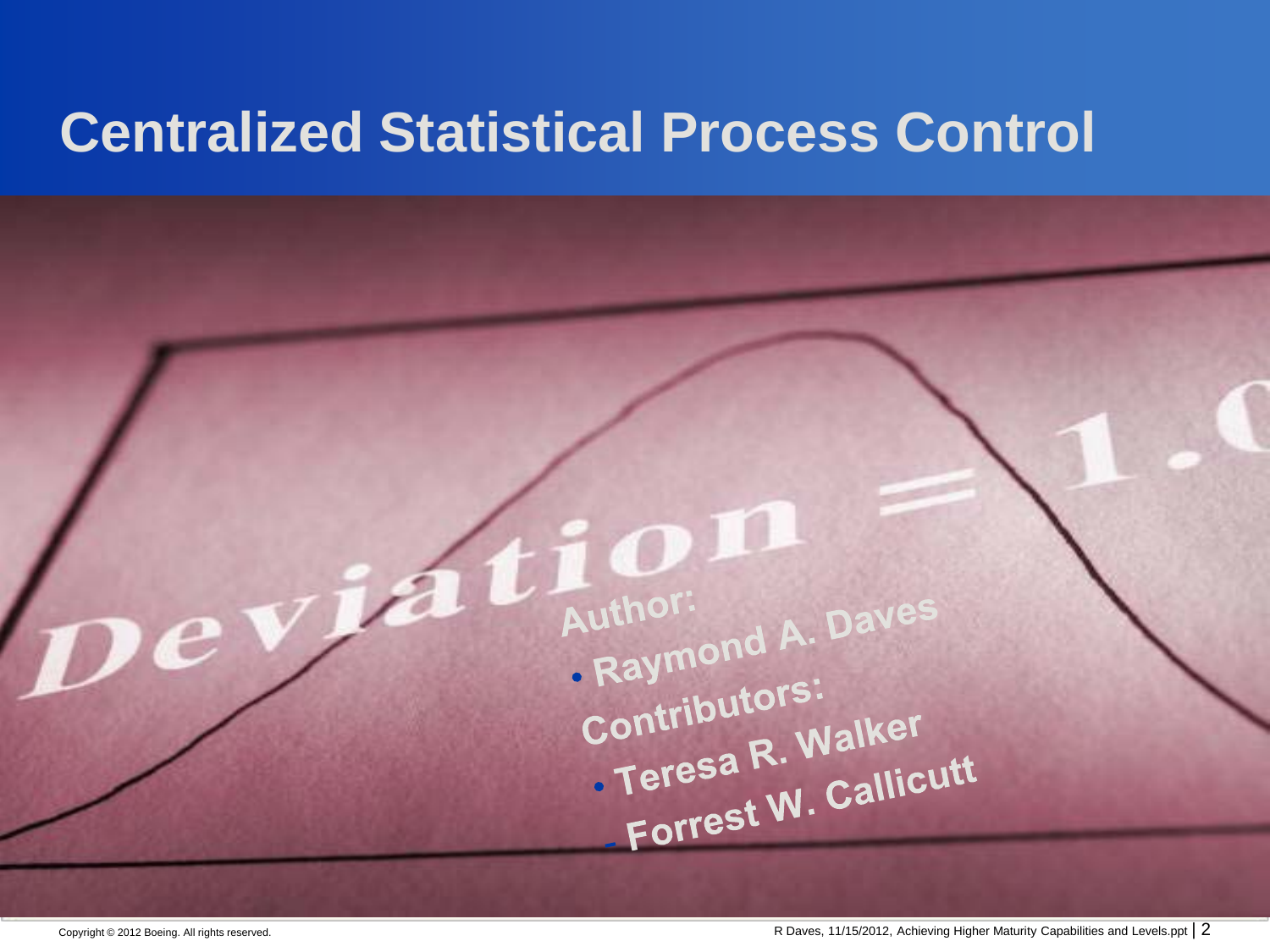### **Table of Contents**

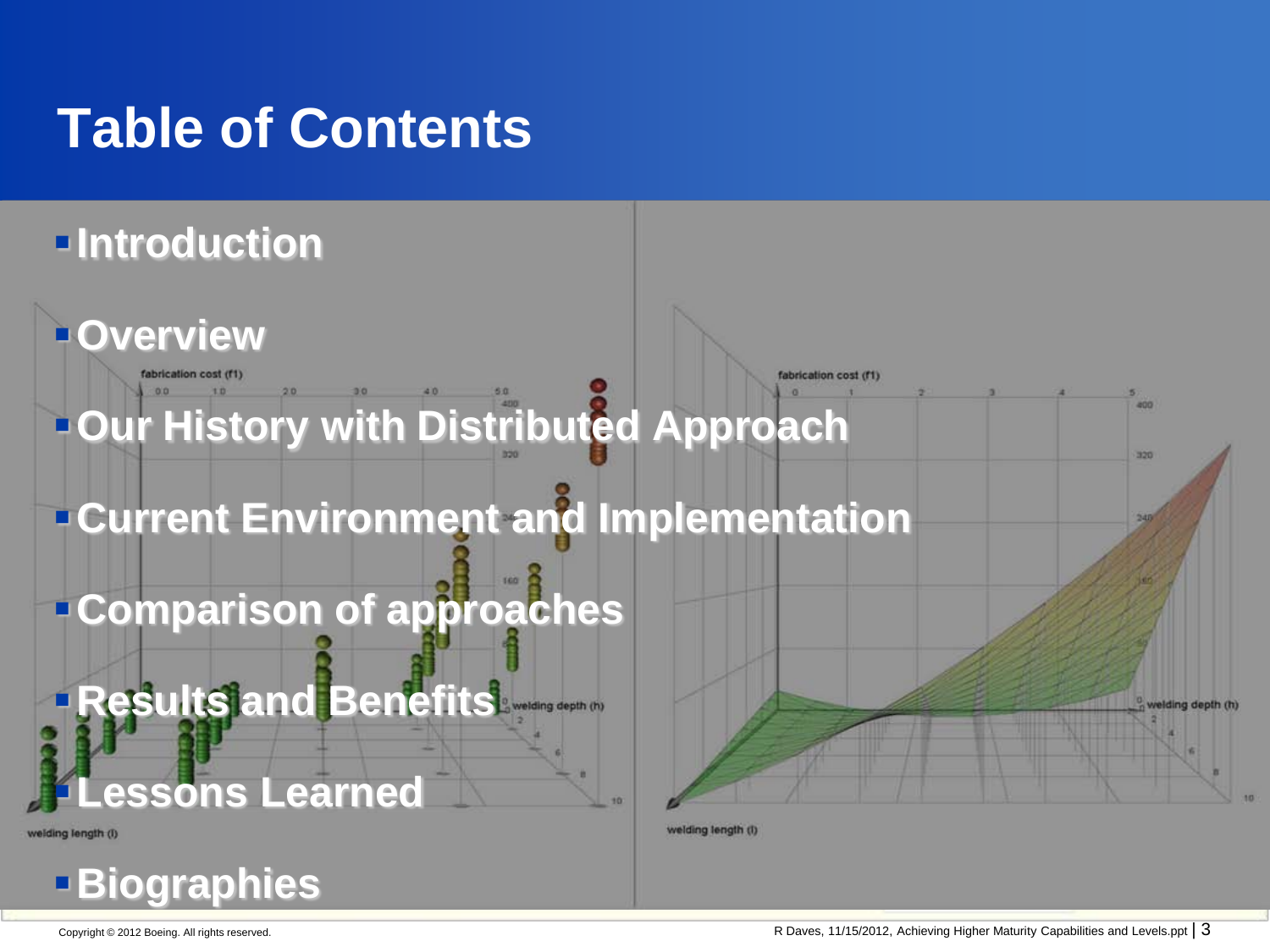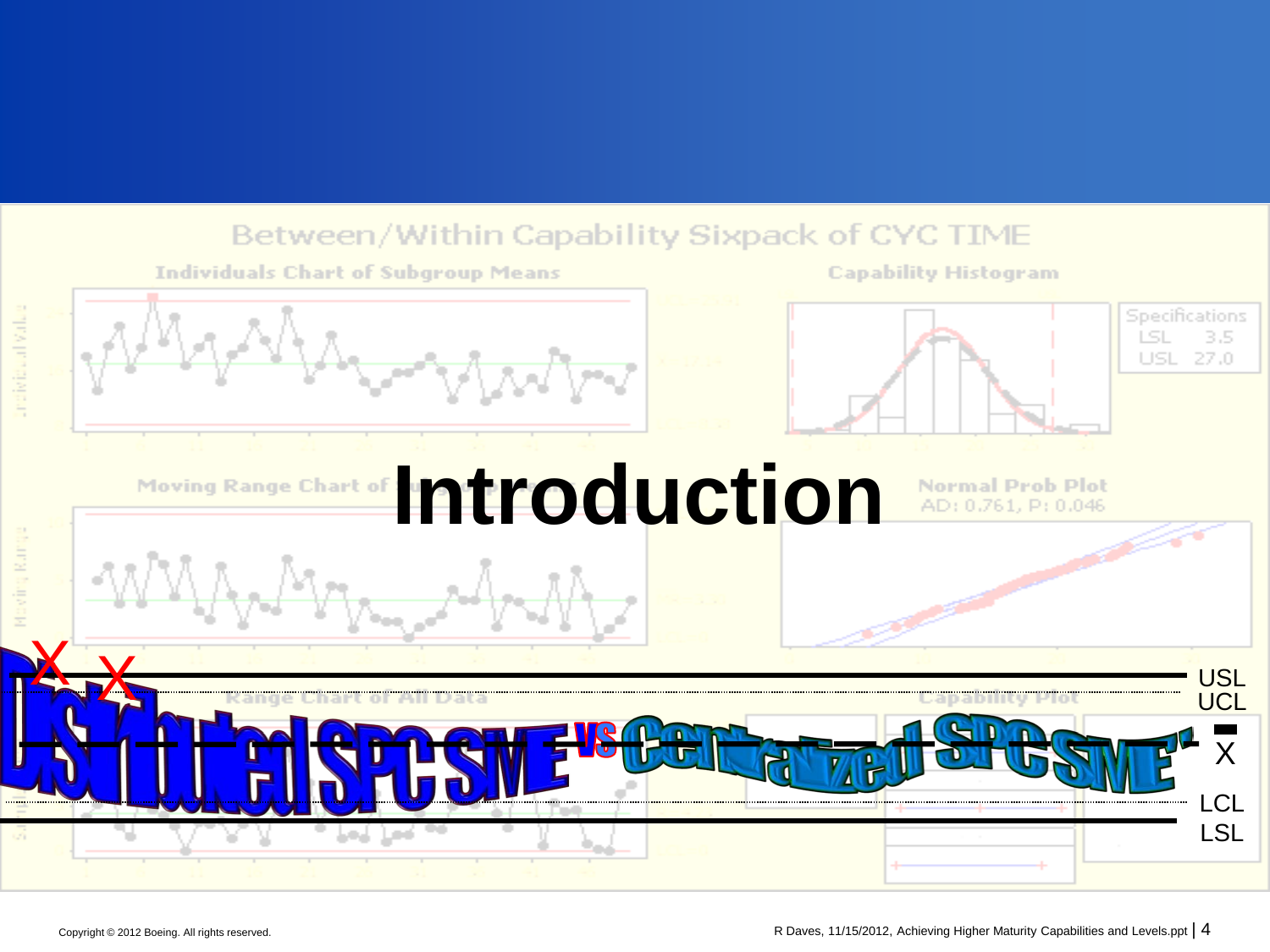### **Introduction**

**Applicability** subgroup Means **Eapabricy Histogram - CMMI Development Model V1.3 for Systems Engineering,** Software, and Hardware **Large scale appraisals (~3000 people)** • Multi-program, multi-site environments **Economy of scale**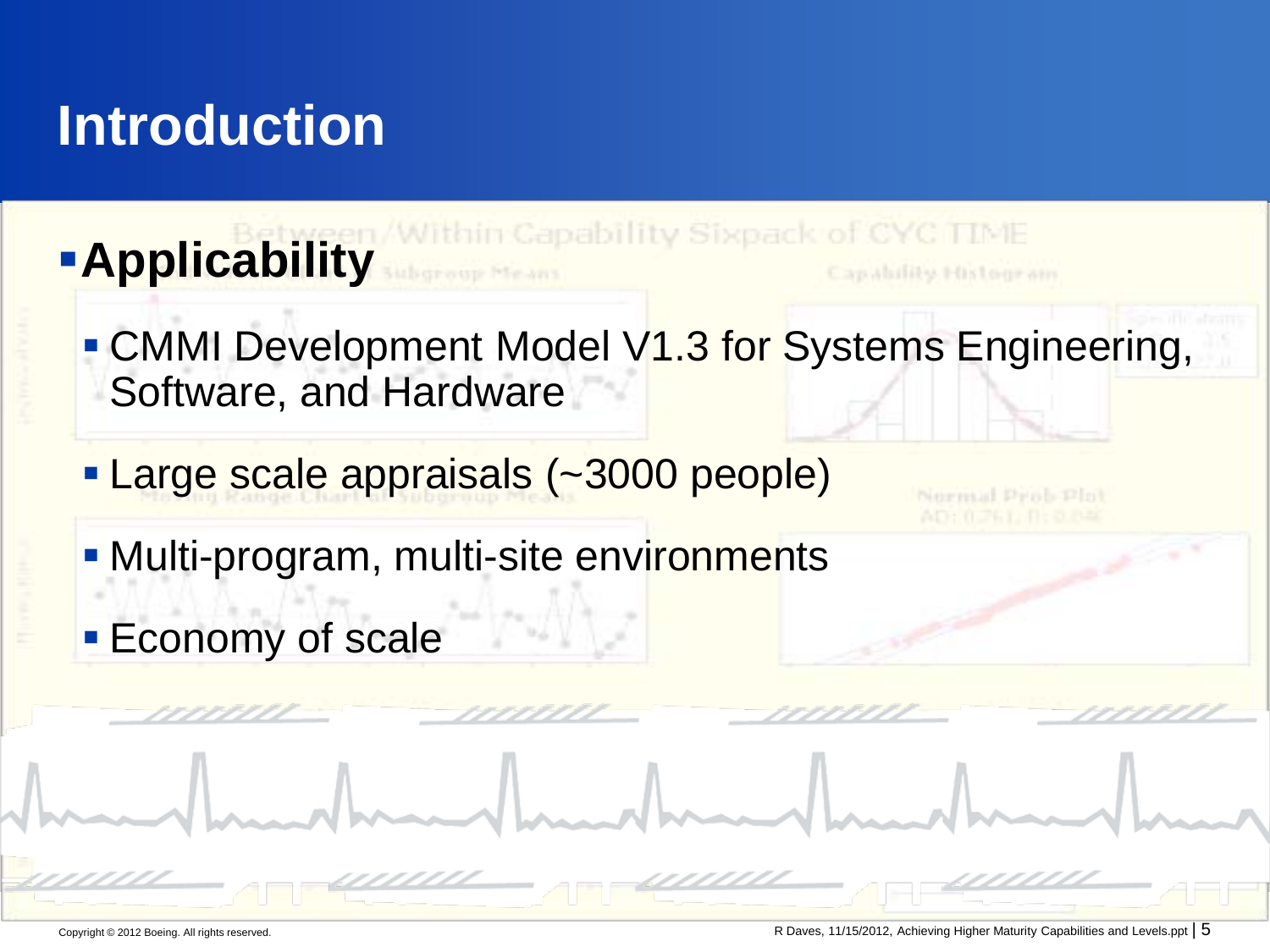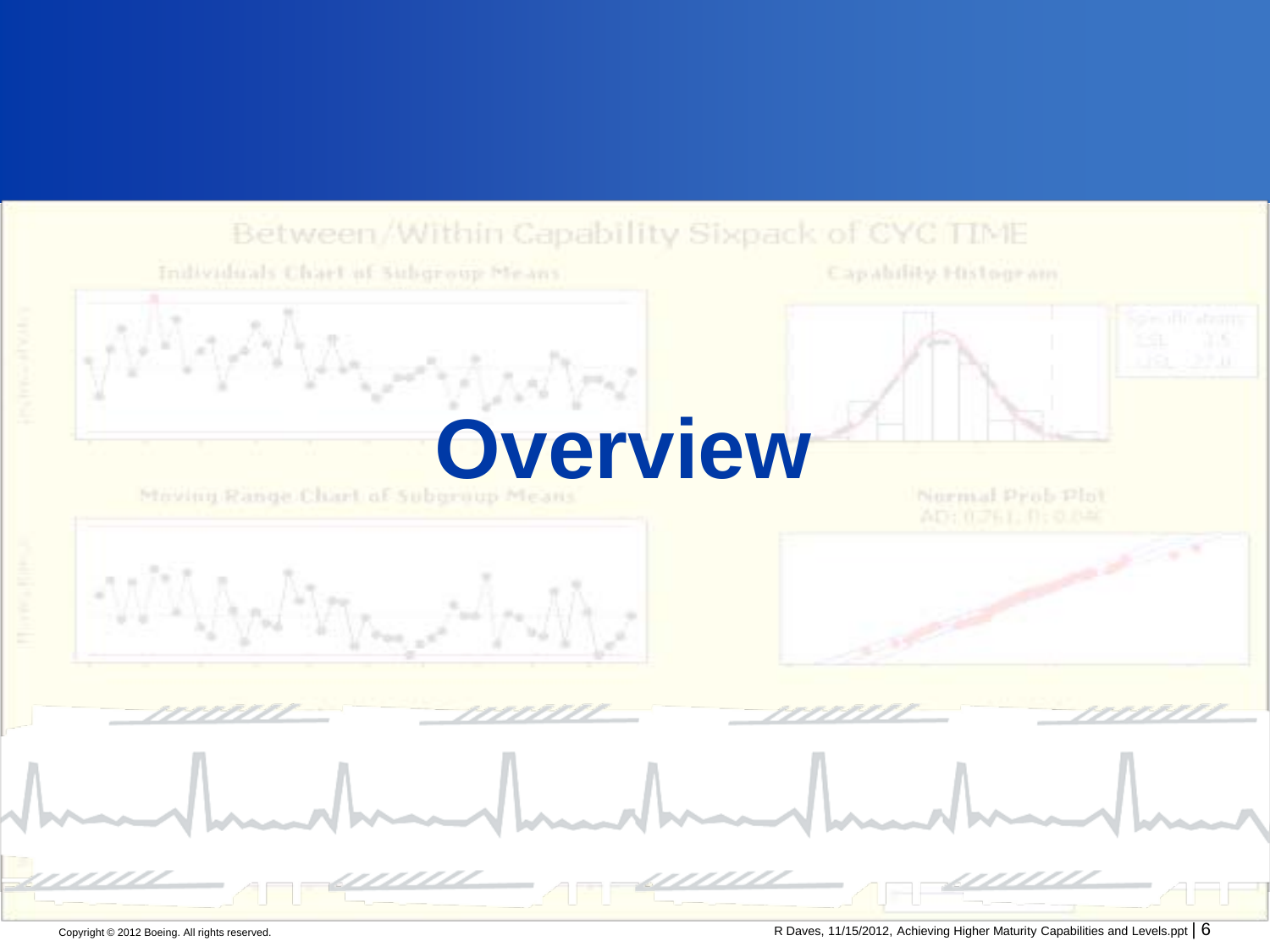### **Overview**

### **Benefits of a Centralized Statistical Process Control Team**

- A Quicker "Yes" *(a faster buy-in)*
- **Q** "All-in" monitoring and control
- "Cheaper, Faster, Better" (*lower base/over head cost*)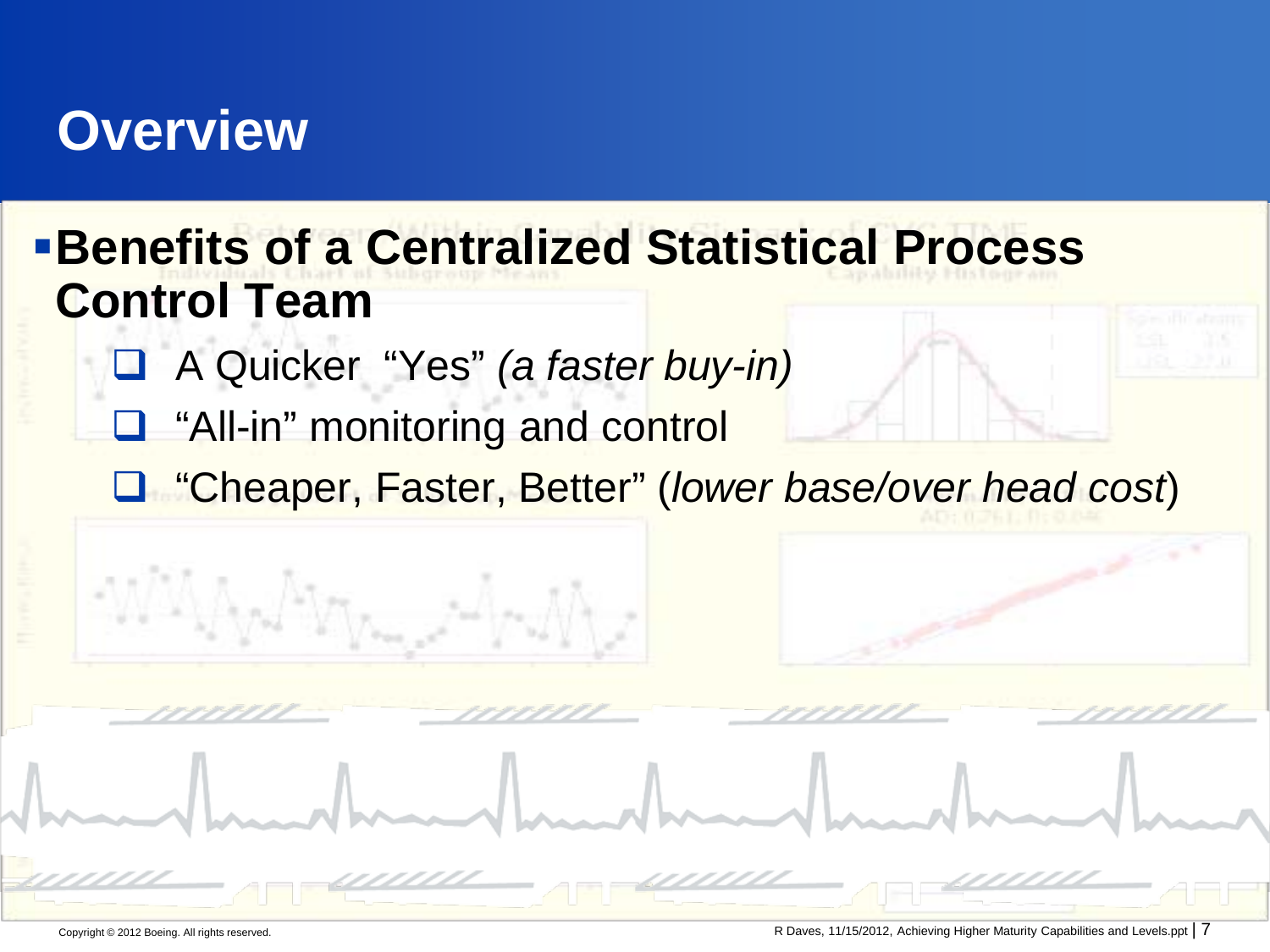# **Our** HISTORY **with Distributed Approach**

Copyright © 2012 Boeing. All rights reserved.

R Daves, 11/15/2012, Achieving Higher Maturity Capabilities and Levels.ppt | 8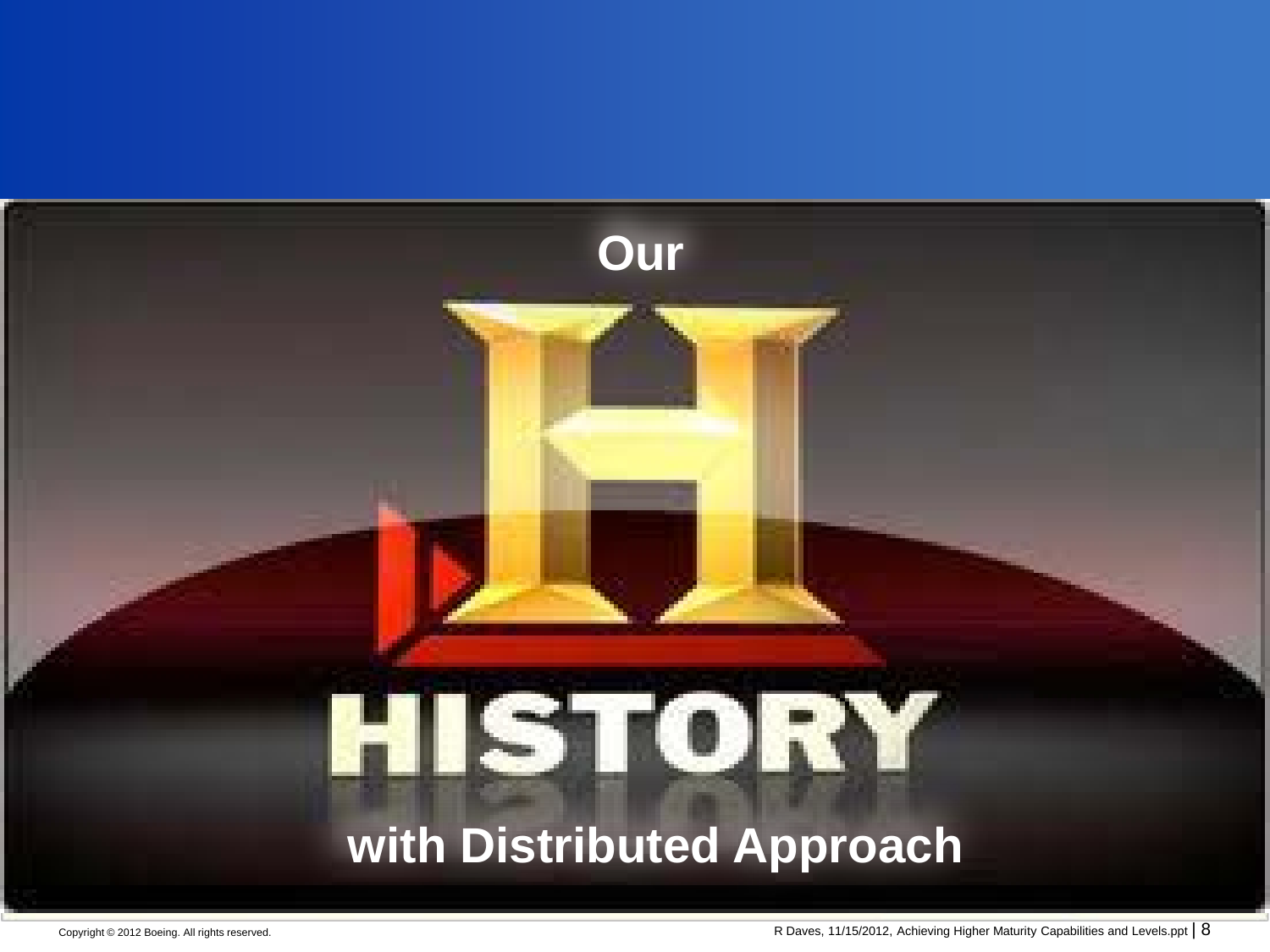### **Evolution of Level 5 Capability**

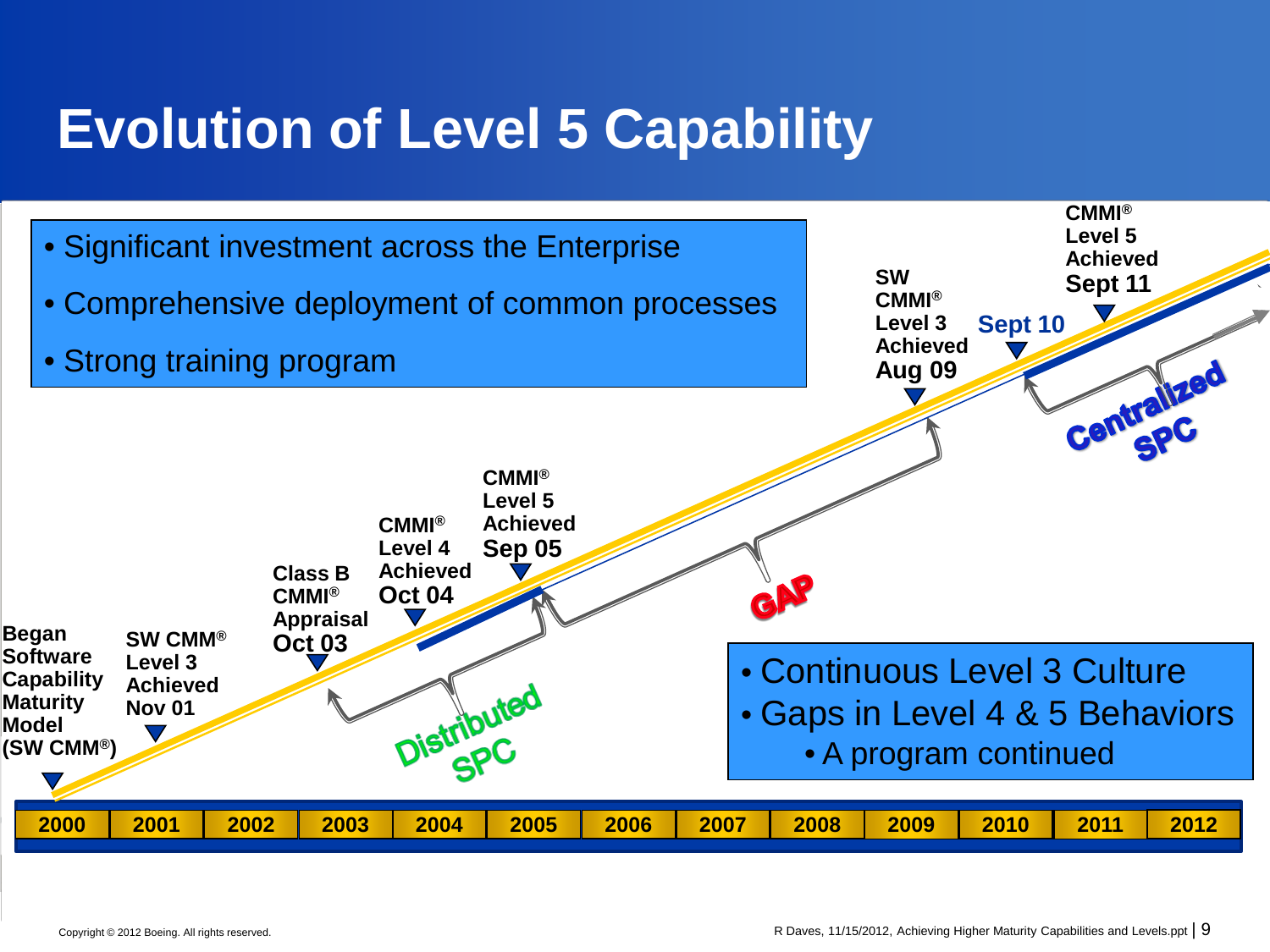## **Challenges with Distributed SPC Approach**

### Capability Sixpack of CYC TIME **Post 2005 to 2010 Capabriley Histogram - Distributed approach made commonality difficult for items** such as metric formats, definitions, and scoring criteria.

- **Rollup of data and analysis at organizational level was** inefficient Chart of Subaraup Means
- **Process organization had no authority to influence high** maturity metrics

**Began Software Capability Maturity Model (SW CMM®)**

**SW CMM® Level 3 Achieved Nov 01**

**Class B CMMI® Appraisal Oct 03** **CMMI® Level 4 Achieved Oct 04**

**CMMI® Level 5 Achieved Sep 05**

**CMMI® Level 5 Achieved**

**2012**

**SW Sept 11**

**Sept 10**

**CMMI® Level 3 Achieve d Aug 09**

- **Organizational Leadership viewed L5** as too expensive
- **Inconsistent customer requirements**
- Unable to sustain L5 culture

**2000 2001 2002 2003 2004 2005 2006 2007 2008 2009 2010 2011**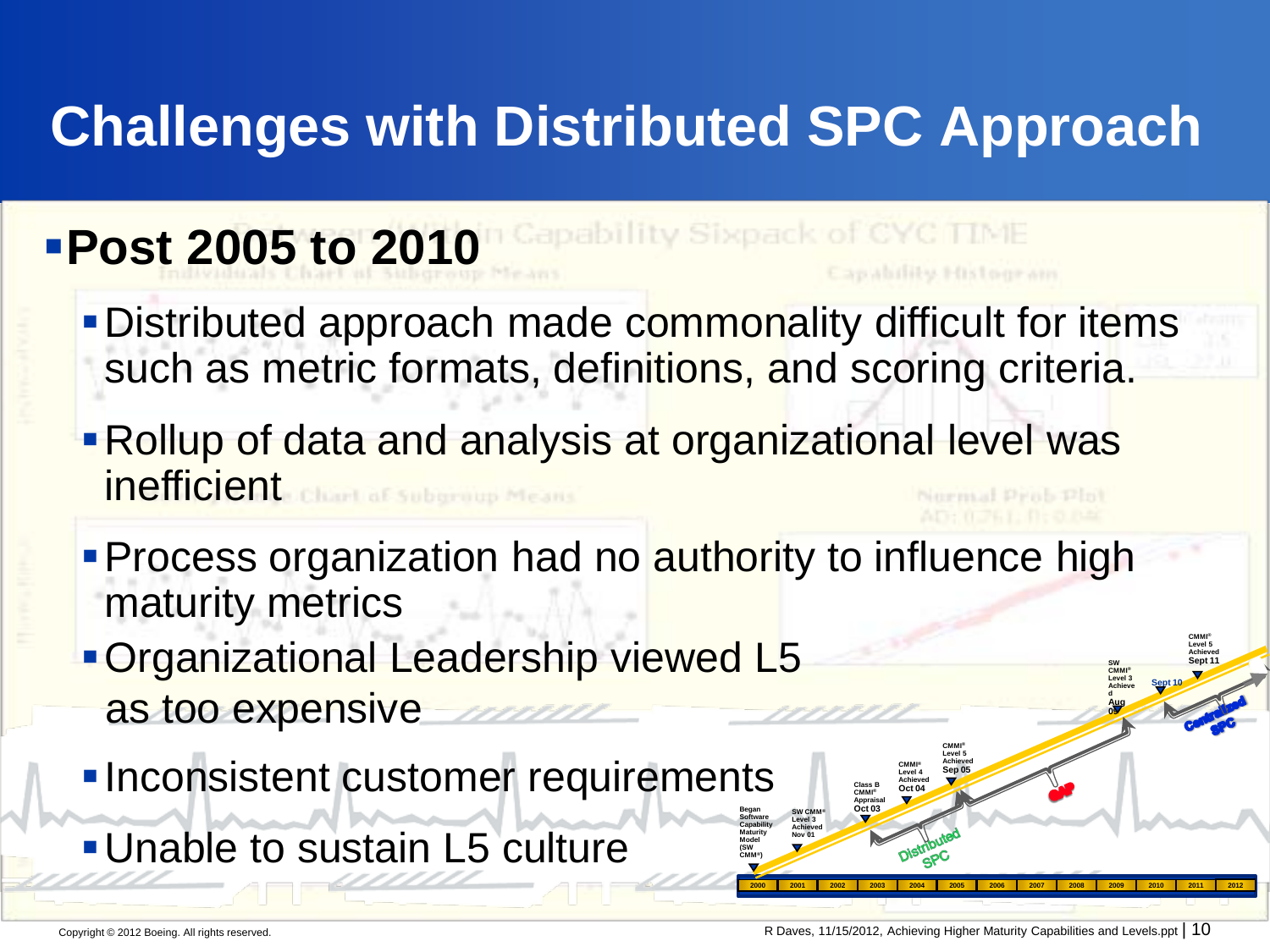

R Daves, 11/15/2012, Achieving Higher Maturity Capabilities and Levels.ppt | 11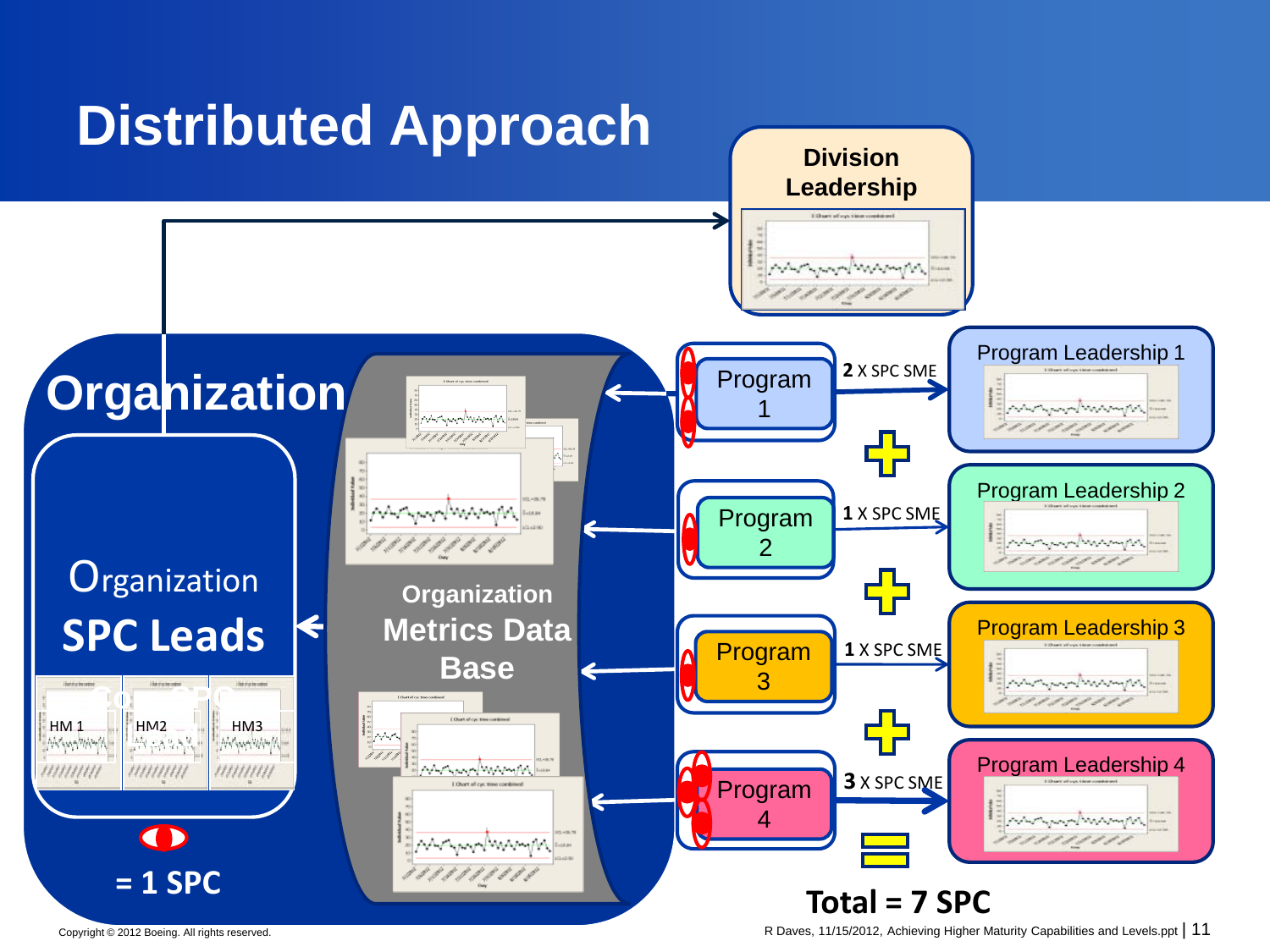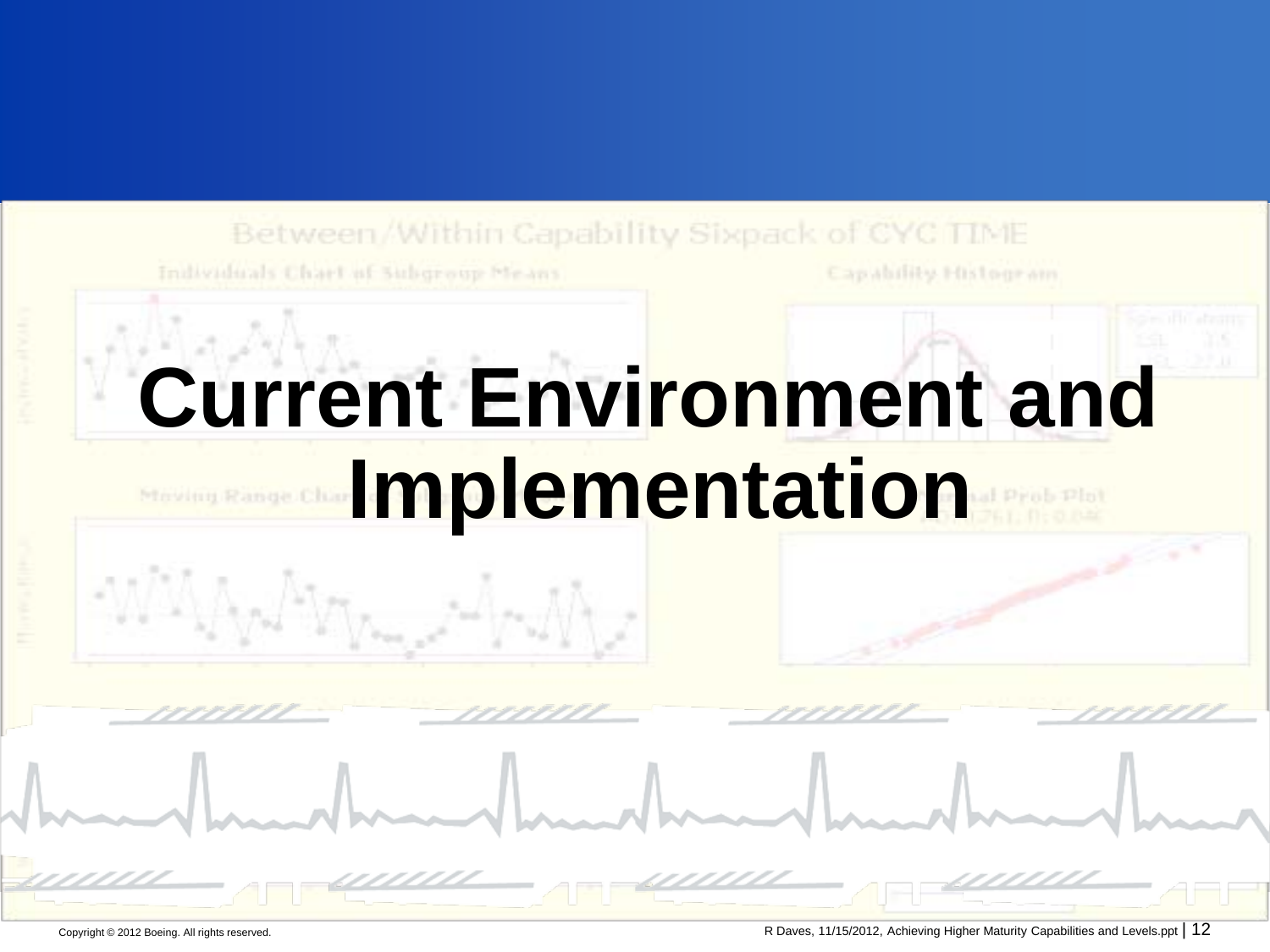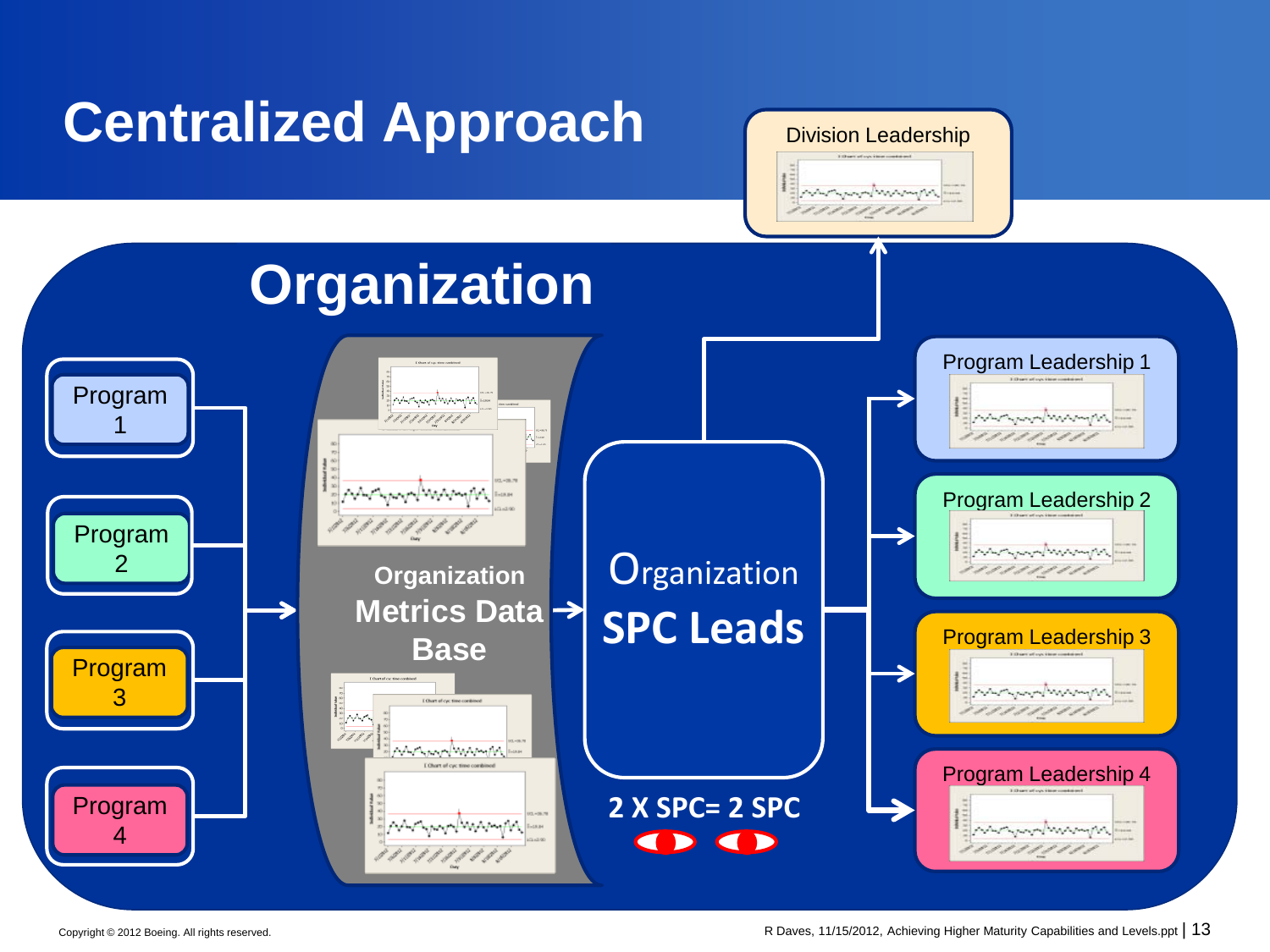### **Transition to a L4/5 Centralized SPC Group**

Between/Within Capability Sixpack of CYC TIME **Evolution to Centralized SPC group** Histogram

- Division and program level commitment to centralization
- Core process group given Responsibility, Accountability and Authority (RAA) for L5 process
- **Key SPC subject matter expertise assigned to core** process group
- **Established common L5 process, metrics, and analysis** tools



**Capability Plot**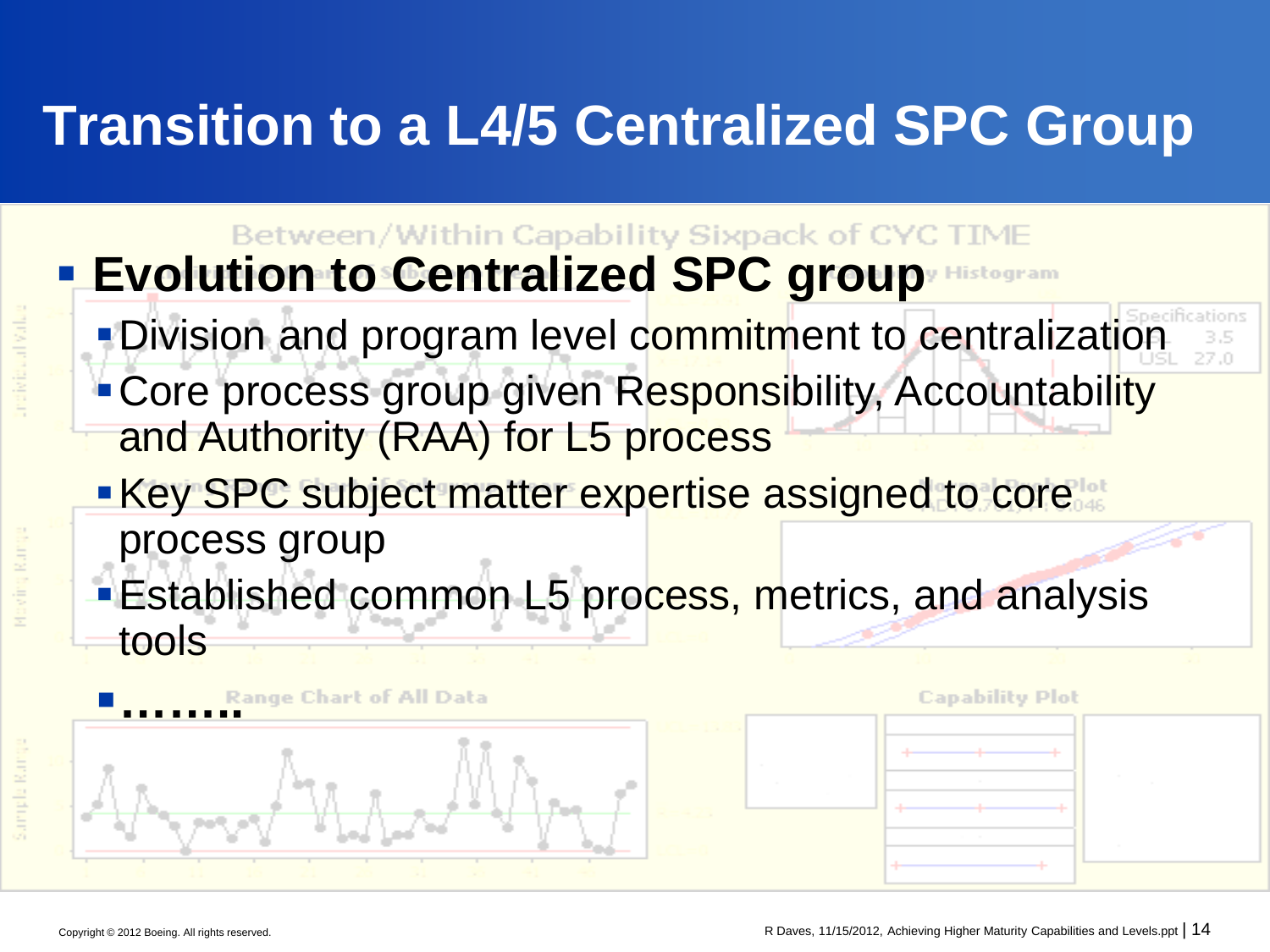

# **Comparison of Approaches**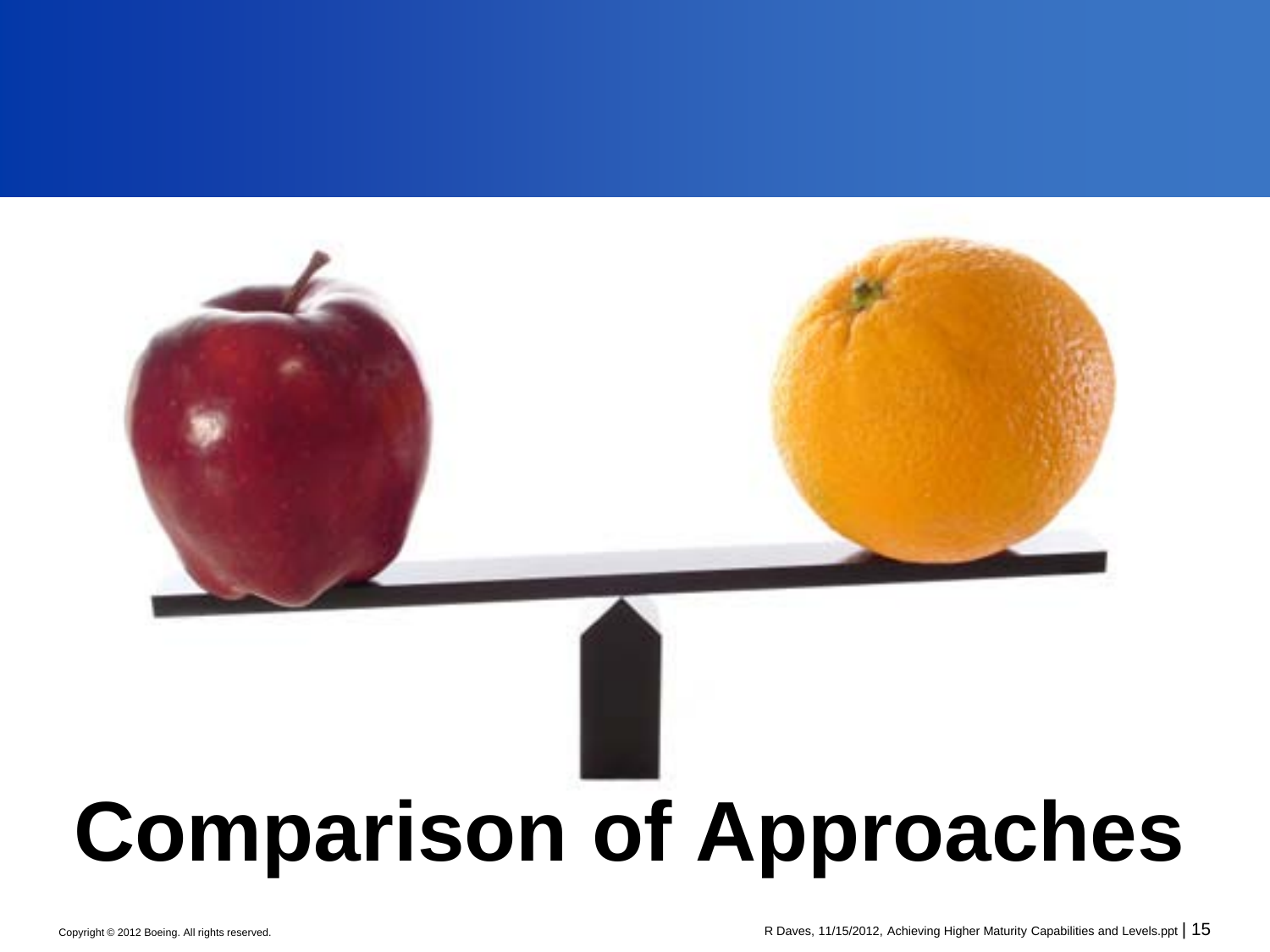### **Distributed versus Centralized**

| <b>Distributed</b>                                          | <b>Centralized</b>                                        |
|-------------------------------------------------------------|-----------------------------------------------------------|
| • Part time Core SPC expert(s)                              | • Full time SPC expert(s)                                 |
| • Reliance on programs to provide SPC skills                | • Availability not impacted by program<br>priorities      |
| • Lengthy Level 5 instantiation                             | • Faster L5 capability                                    |
| • Limited insight into program L5 metrics                   | • Full insight into all program L5 metrics                |
| • Wide variation in skills, training, and<br>effectiveness. | • Known skill sets, common training, and<br>effectiveness |
| • Different metric definitions and<br>measurements          | • Common metric definitions and<br>measurements           |
| <b>• Inconsistent reporting to leadership</b>               | • Consistent reporting to leadership                      |
| • Program-specific view on key processes                    | <b>• Ensured focus on key performance</b><br>processes    |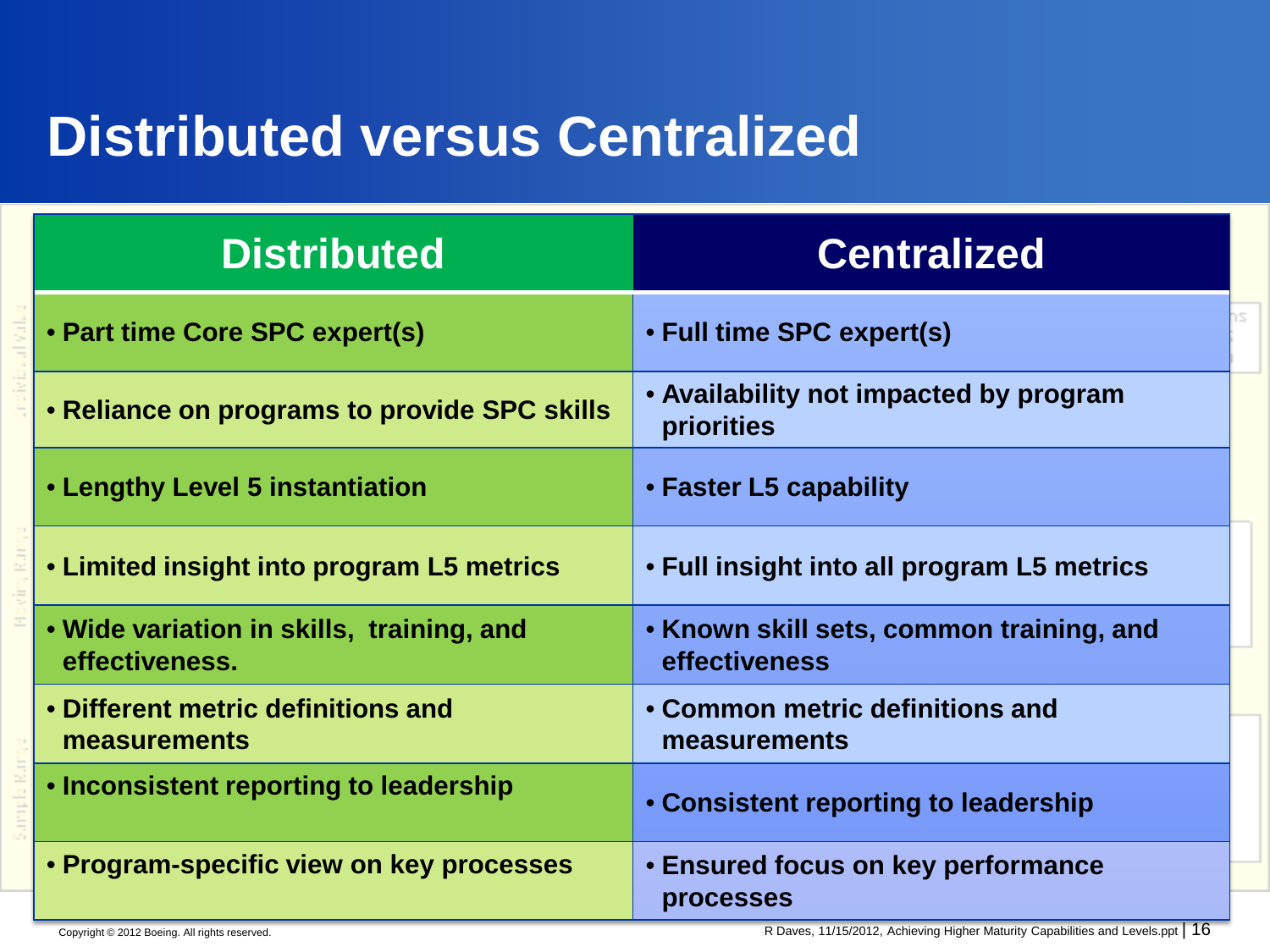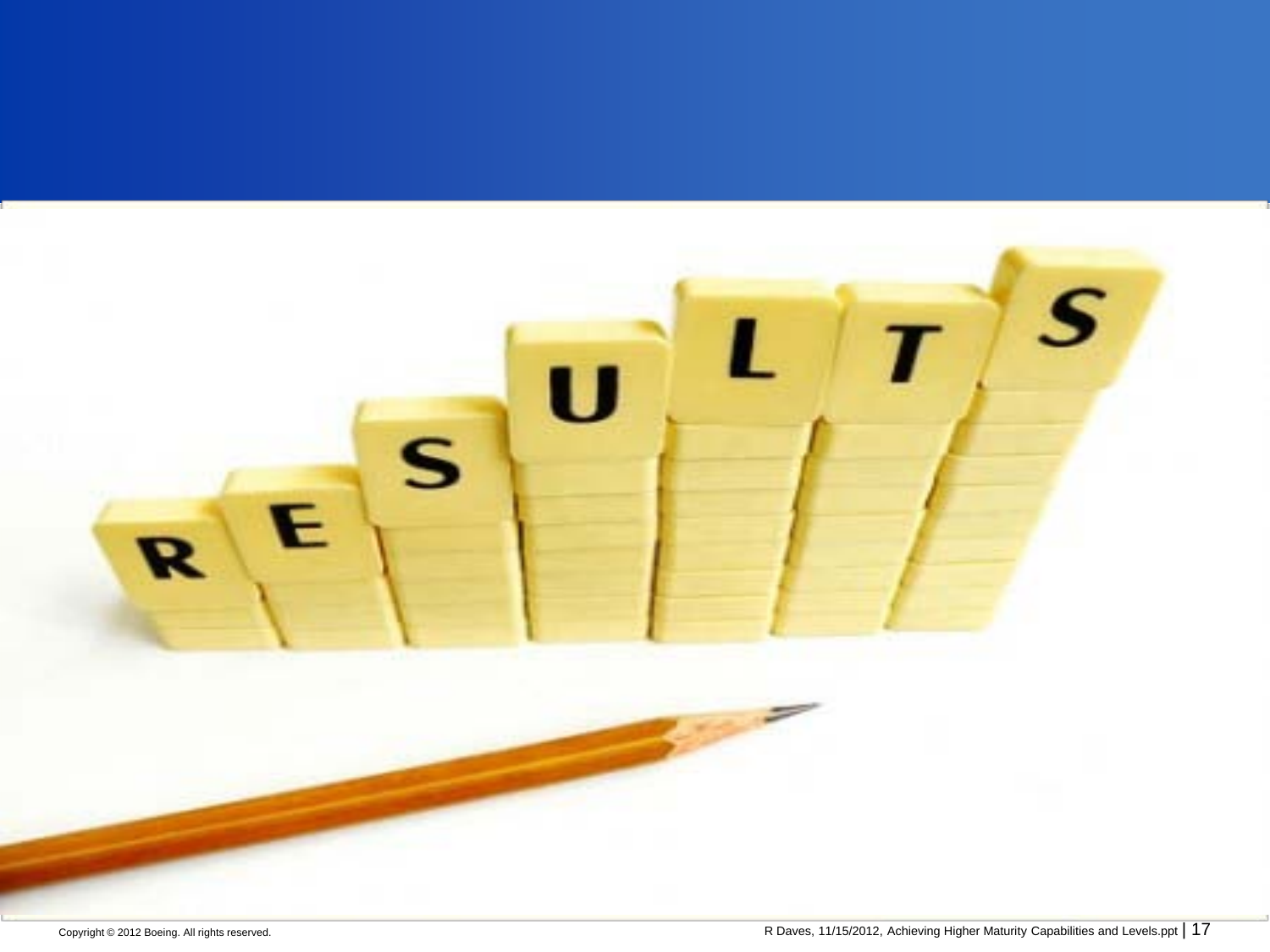### **Results and Benefits**

- **Reduce appraisal planning and execution costs**
- **Higher number of Level 4 and 5 projects across functions** and programs
- **Continued centralized approach maintains ongoing high** maturity focus with committed resources
- **Centralized approach resulted in finding additional** program Level 4 and 5 candidates
- Centralized SPC resulted in a support system that programs relied on to strengthen and improve existing skill sets.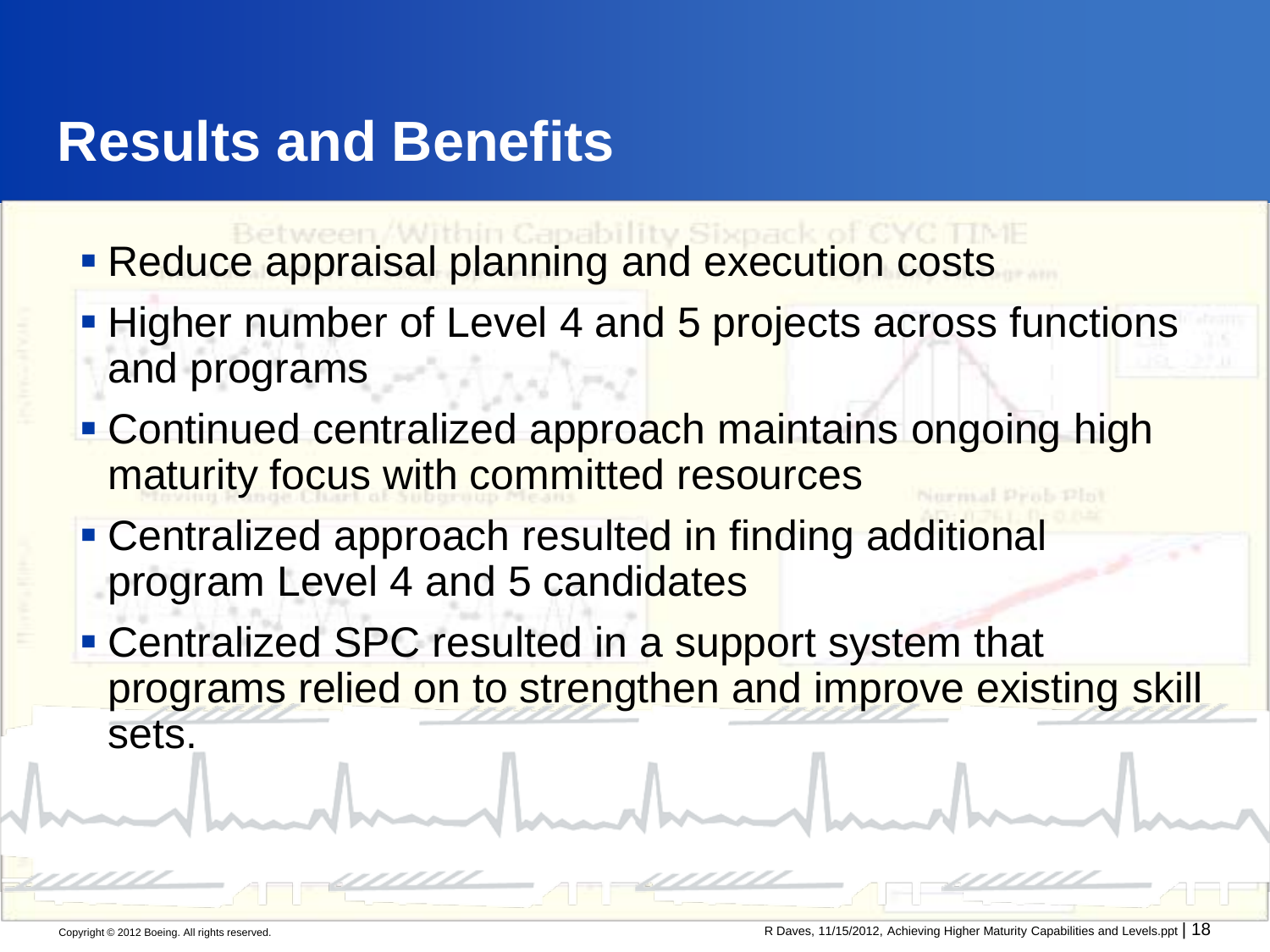# Lessons **Learned**

<u>aan</u>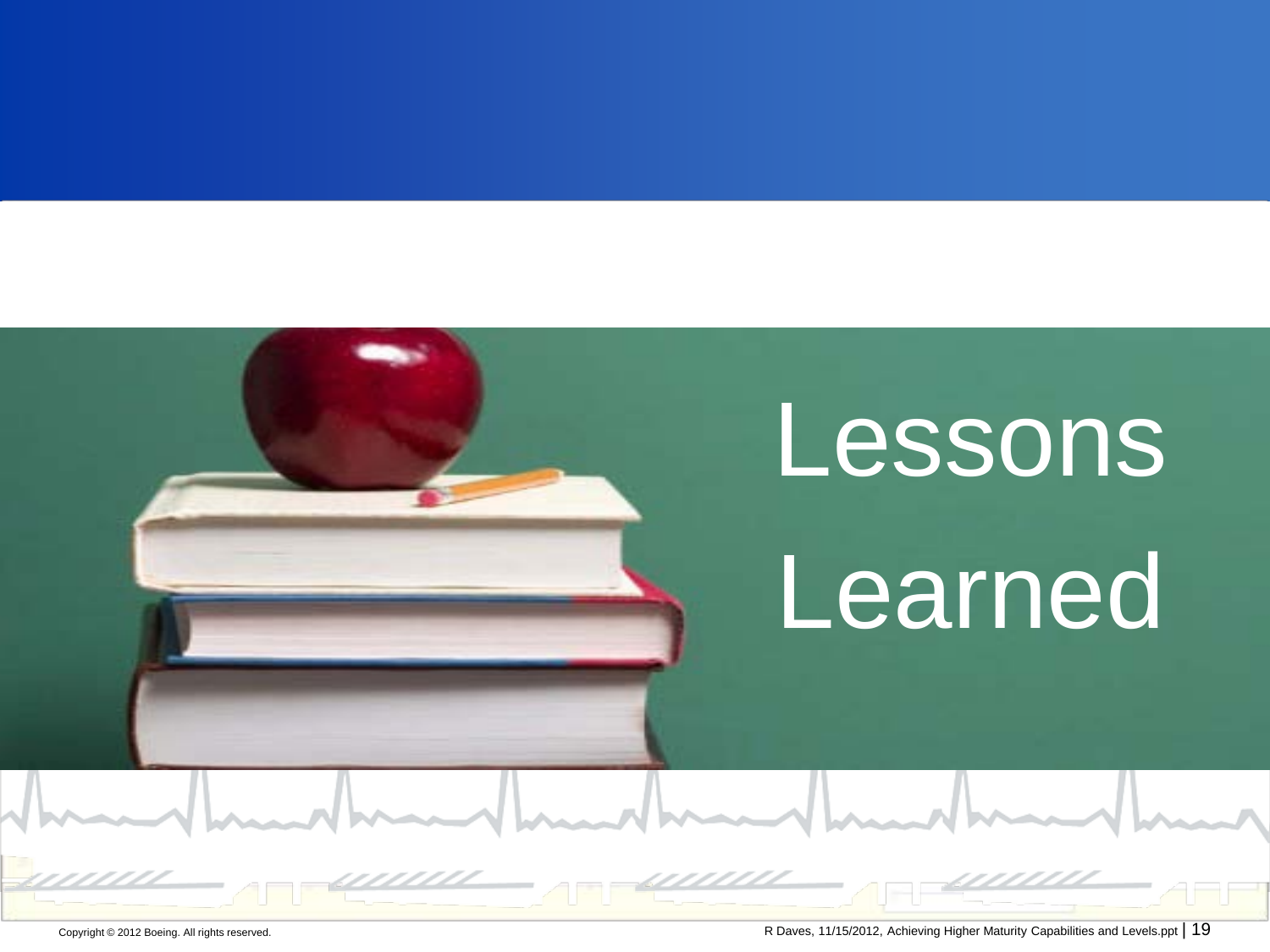# **Lessons Learned**

- **Centralized SPC SME does not replace program responsibility** 
	- Root Cause and Corrective Action
	- Analysis of Outliers
	- Process improvement pilots
	- Using SPC as a decision tool



- Centralized SPC SME must communicate analysis results early to programs.
- Visibility into multiple programs has improved response to RFP's and "what if" scenarios.
- With an overall view of all programs, we have a higher confidence in proposal inputs.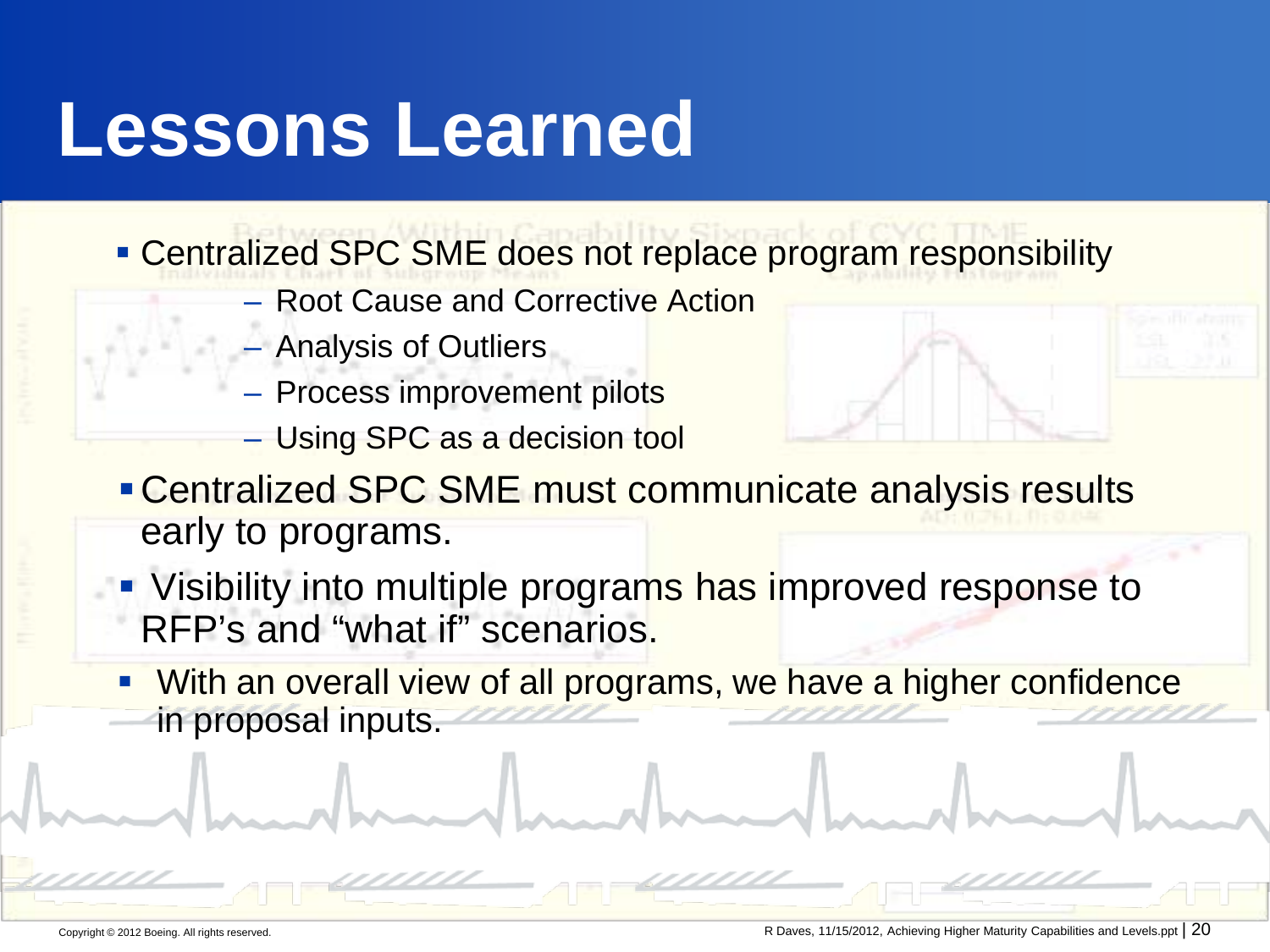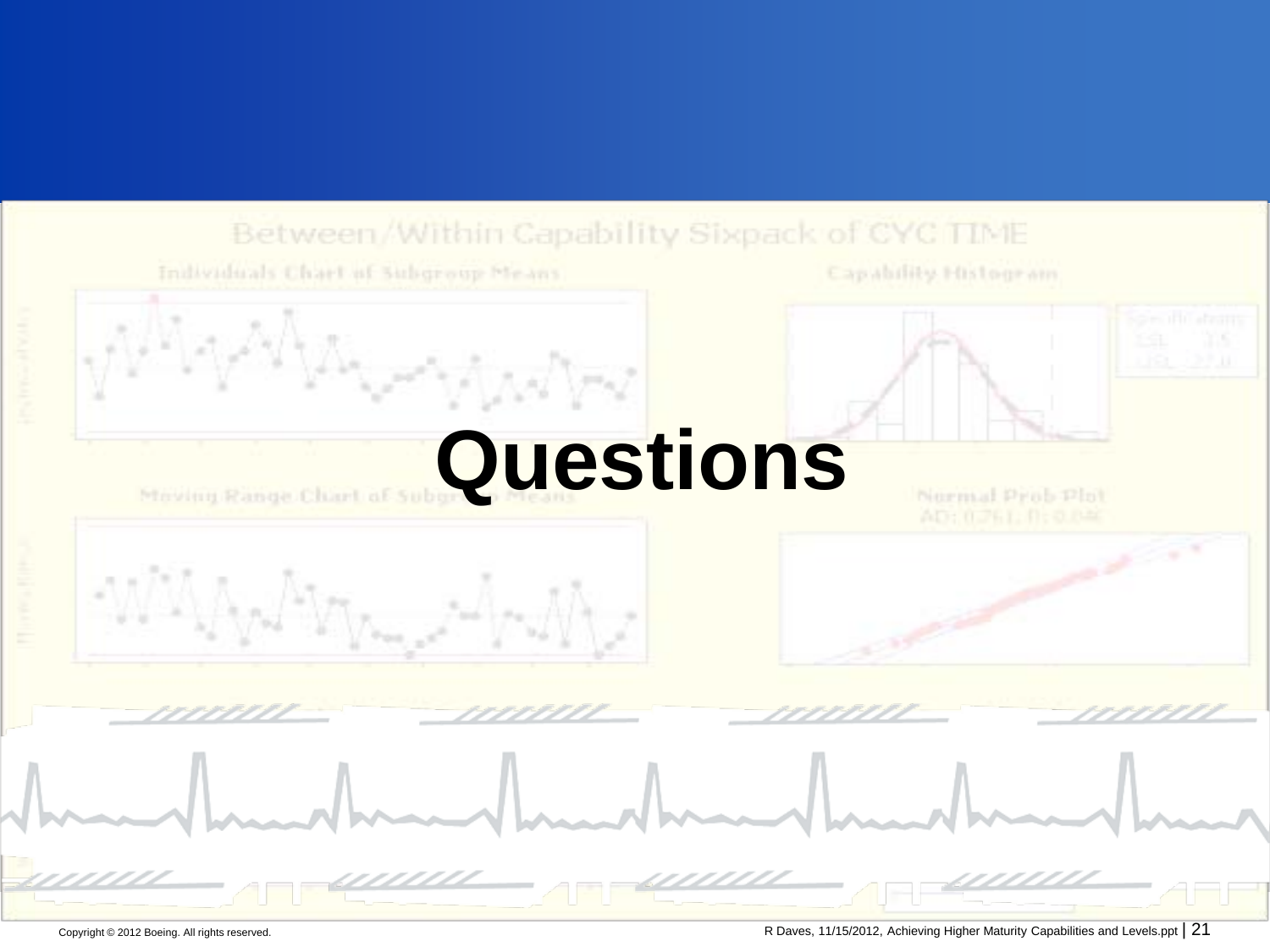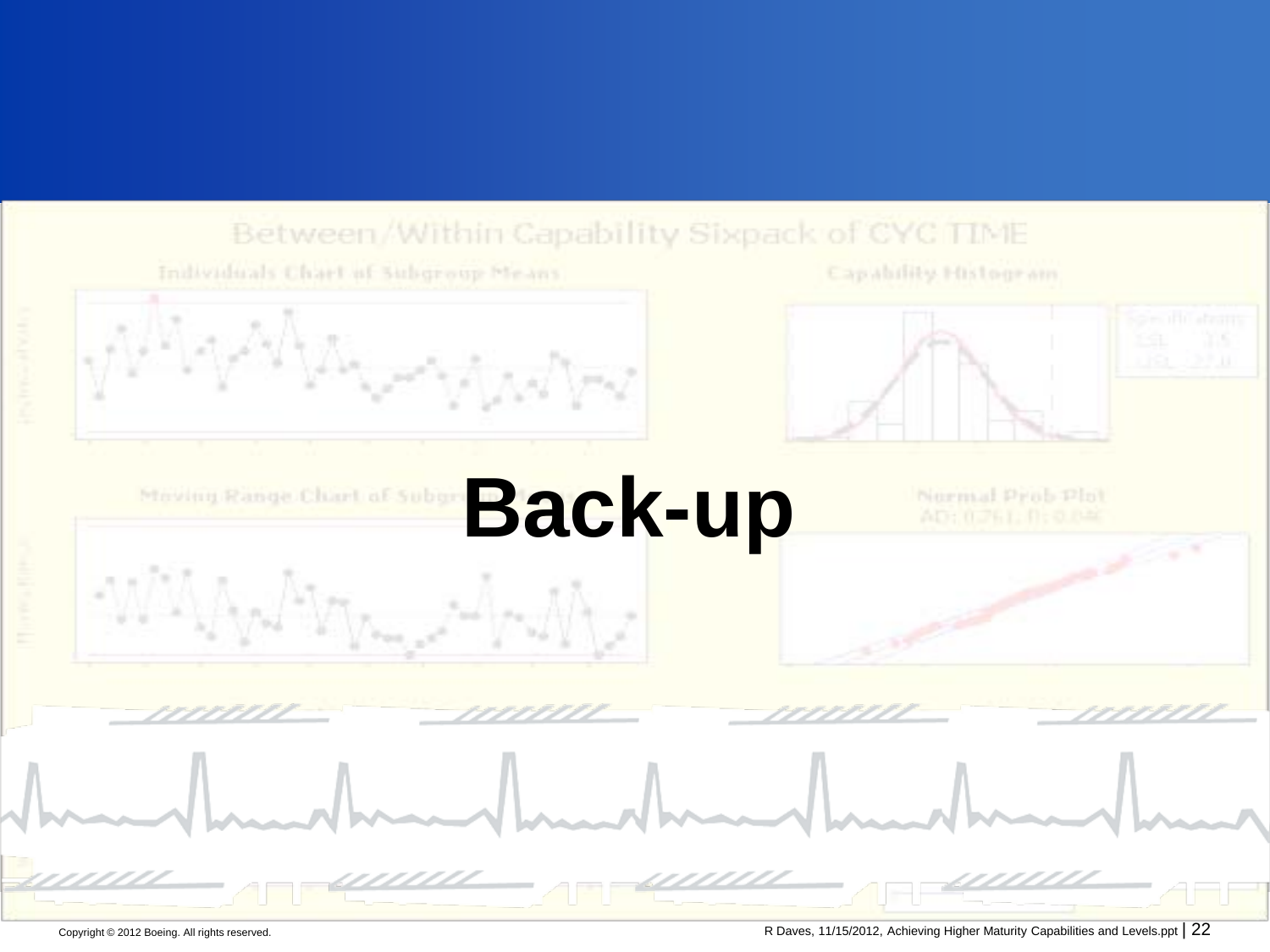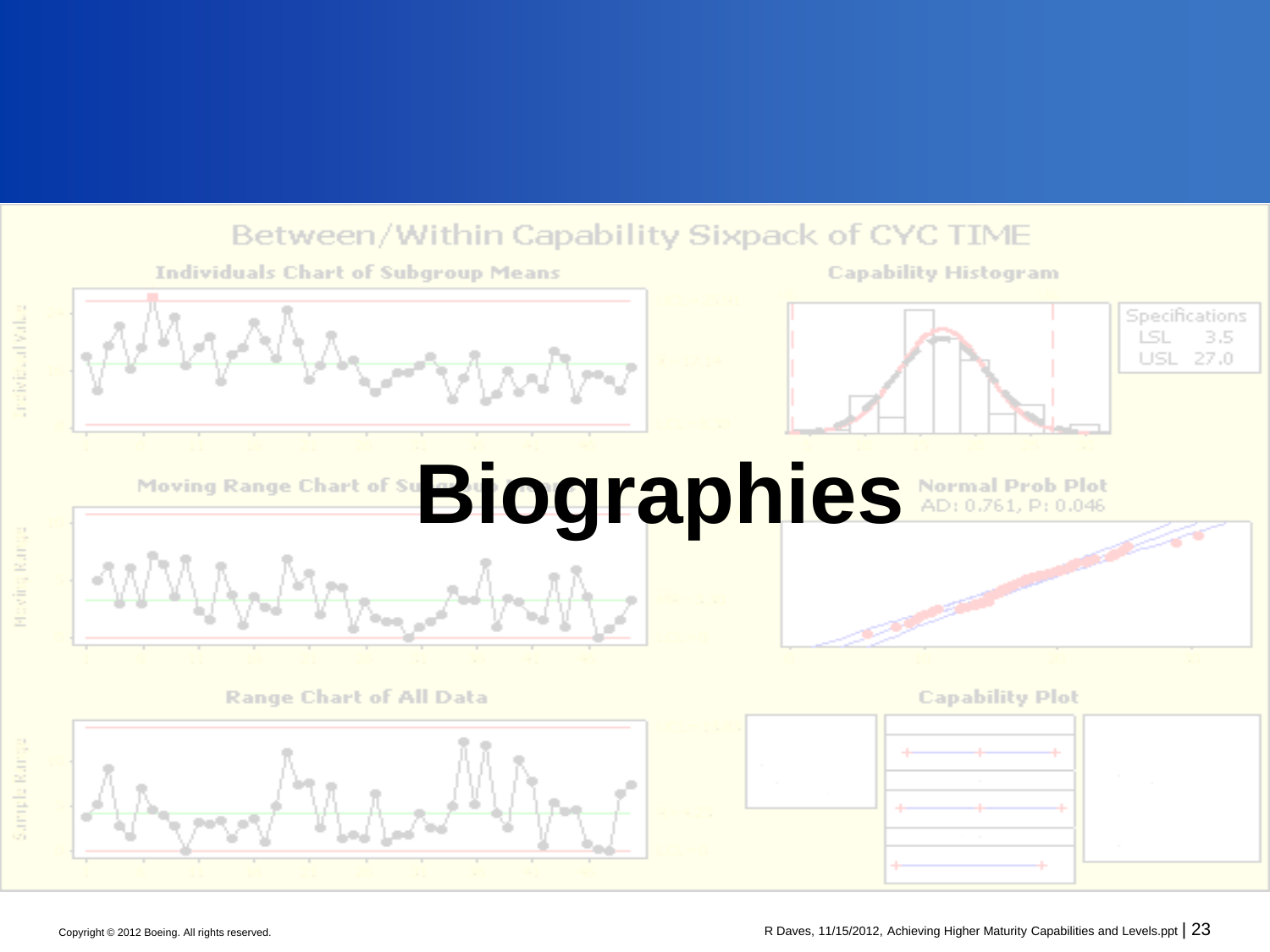### **High Maturity Authors**

arboroup Means

- **Primary Author** 
	- **Raymond A. Daves**
- **Major Contributor**
	- **Teresa R. Walker**
	- **Forrest W. Callicutt**

Capability Histogram



Normal Prob Plot

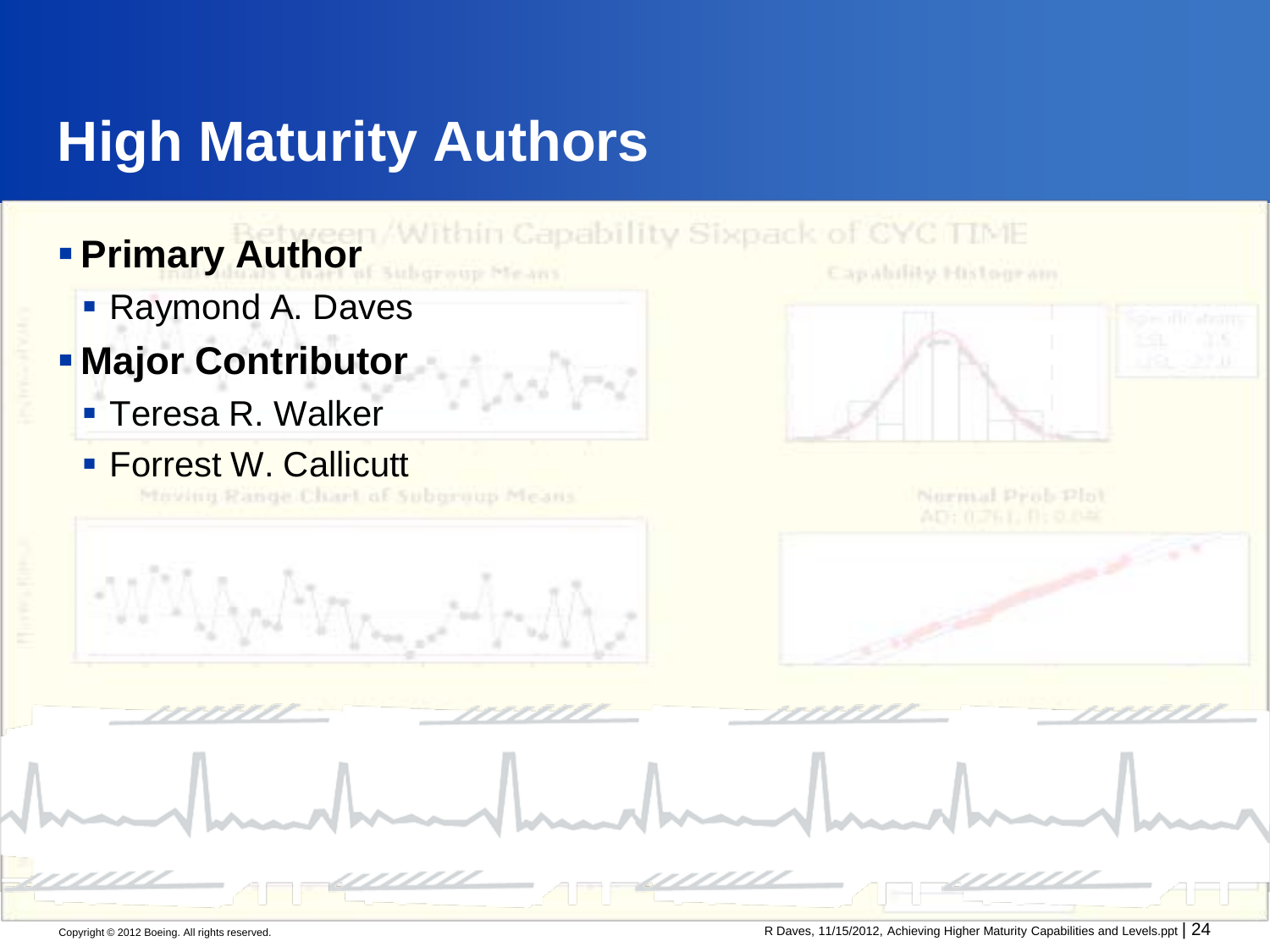### **Raymond A Daves, Sr**

- **Mr. Raymond A. Daves, Sr. is a Senior Level Systems Engineer for Boeing Strategic Missile and Defense Systems, Huntsville, Alabama. In this position, Ray's responsibilities include driving Quantitative Project Management understanding and development of meaningful metrics using statistical process control and other statistical techniques as appropriate. He is a part of the successful CMMI High Maturity acquisition and sustainment team. Previously in Boeing Ray has held the positions of Senior Level Quality Engineer on the GMD program creating, evolving and overseeing the Senior Corrective Action Board process, authoring program directives and Joint Program Directives as well as training in RCCA and other quality venues. He worked as a Quality Engineer for Tooling and CAPA processes on the ARES program and the Quality and Variation Reduction Engineer position for the Delta Program (Decatur Plant).**
- **Prior to Boeing, Ray Daves has held multiple positions in three of the top 10 Fortune 500 Companies. He held positions with General Electric as Senior Advanced Manufacturing Engineer, Senior Advanced Quality Engineer, Six Sigma Black Belt, Fabrication, Finishing and Manufacturing Business Team Leaders, and Fabrication Quality Business Team Leader. With Eaton he held a position as Staff Quality Manager.**
- **Ray began his career in the Automotive Industry in 1987 with the United Technologies Motor Systems as a Supervisor over the armature department for the Auto shift on the fly 4 wheel drive DC motor and window lift motors. Other positions: Product Reliability Engineer, Senior Quality Assurance Engineer working on solving manufacturing, shipping and supplier induced defects. Daves also held leadership positions in Eaton and AB Electrolux.**
- **Ray received his Bachelor of Science degrees in Biological Engineering from the Mississippi State University and Biology/Mathematics from Livingston University (University of West Alabama).**
- **Ray has worked multiple projects as a GE Six Sigma Black Belt that produced huge savings. Prior to leaving GE, He was nominated and awarded the honor of GE Global Technical Expert in Manufacturing and Quality.**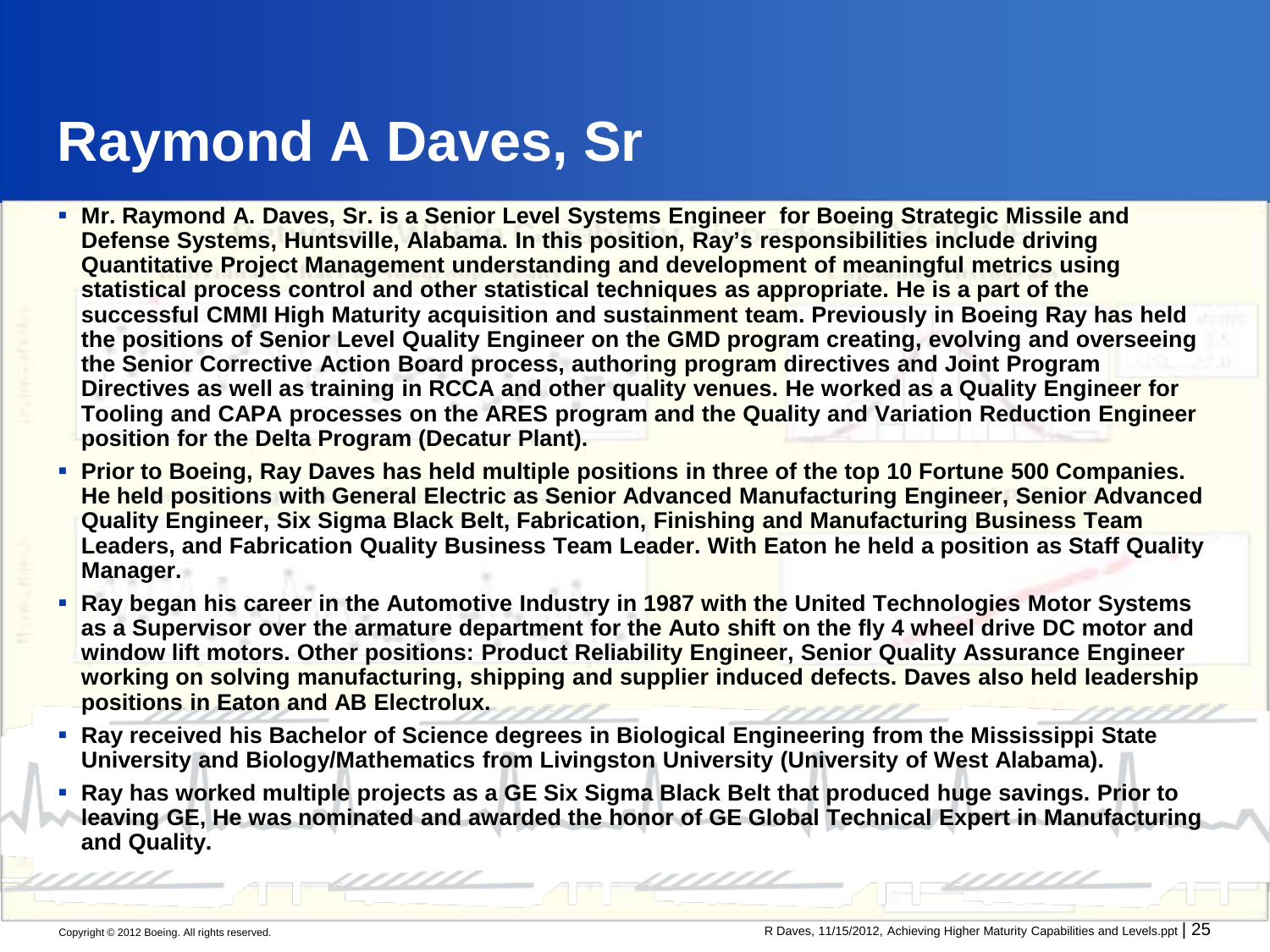### **Forrest W Callicutt**

**- Mr. Forrest Callicutt is a Software Engineering Functional Staff** Engineer at the Boeing Huntsville site. In this role he defines and maintains the software processes and infrastructure for managing and producing software work-products; coordinates institutionalization of the software processes by projects; manages standard tool usage and software specific skills training; and is involved with metrics management including process and performance improvement activities. He has served as a SCAMPI Assessor Team member for over half-dozen appraisals at multiple Boeing sites. He has 34 years software engineering experience; 26 years with The Boeing Company including software engineering roles on missile defense and space programs. He has a M.S. in Mathematics from the University of Tennessee Space Institute.